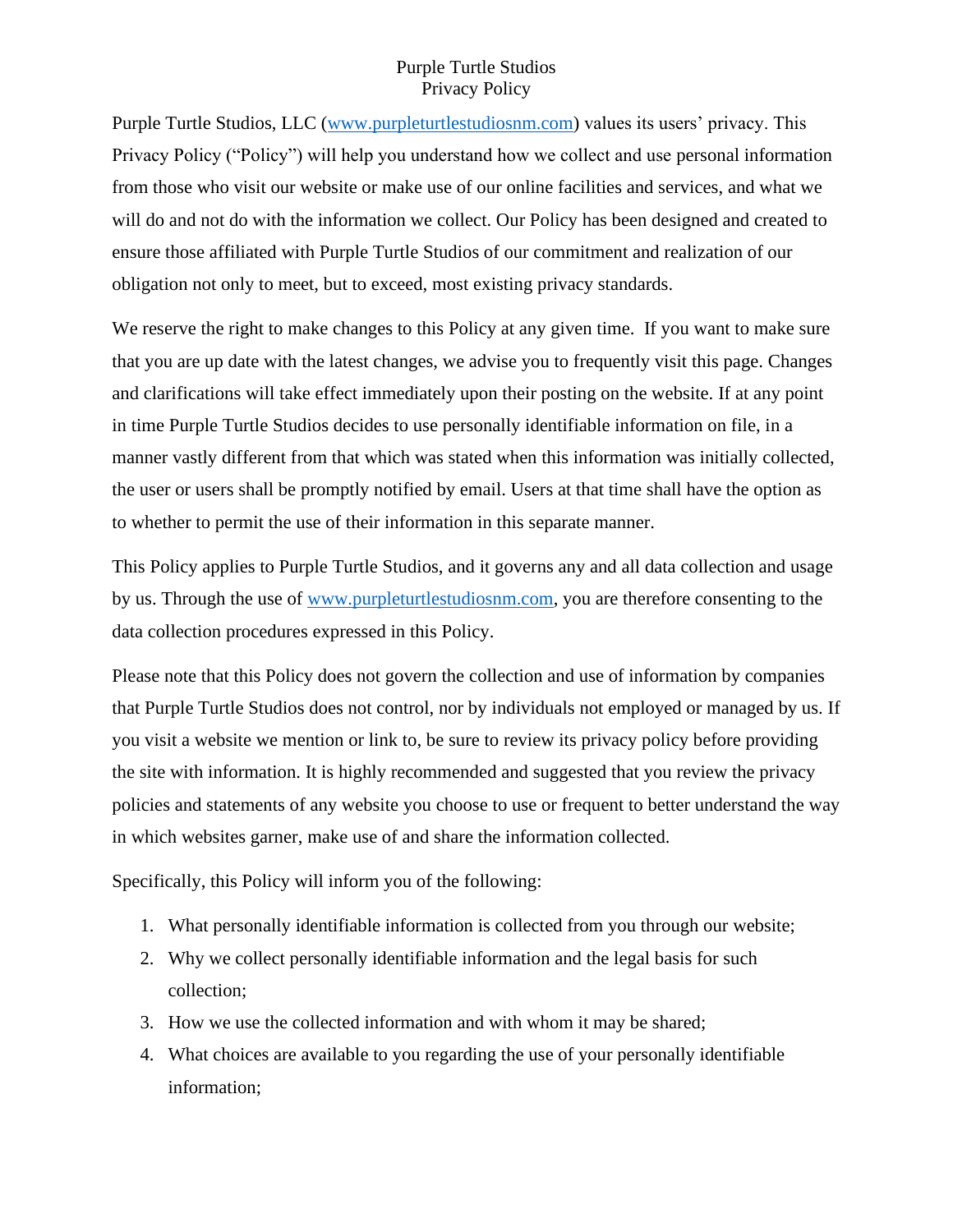5. The security procedures in place to protect the misuse of your information.

#### **Information We Collect**

It is always up to you whether to disclose personally identifiable information to us, although if you elect not to do so, we reserve the right not to register you as a user or provide you with any products or services. This website collects various types of information, such as:

- Voluntarily provided information which may include your name, address, email, billing and/or credit card information etc. which may be used when you purchase products and/or services and to deliver the services you requested.
- Information automatically collected when visiting our website, which may include cookies, third-party tracking technologies and server logs.

In addition, Purple Turtle Studios may have occasion to collect non-personal anonymous demographic information, such as age, gender, as well as the type of browser you are using, IP address, or type of operating system, which will assist you in providing and maintaining superior quality service.

Purple Turtle Studios may also deem it necessary, from time to time, to follow websites that our users may frequent to glean what types of services and products may be the most popular to customers or the general public.

Our company is hosted on the Wix.com platform. Wix.com provides us with the online platform that allows us to sell our products and services to you. Your data may be stored through Wix.com's data storage, databases and the general Wix.com applications. They store your data on secure servers behind a firewall.

All direct payment gateways offered by Wix.com and used by our company adhere to the standards set by PCI-DSS as managed by the PCI Security Standards Council, which is a joint effort of brands like Visa, MasterCard, American Express and Discover. PCI-DSS requirements help ensure the secure handling of credit card information by our store and its service providers.

We may contact you to notify you regarding your account, to troubleshoot problems with your account, to resolve a dispute, to collect fees or monies owed, to poll your opinions through surveys or questionnaires, to send updates about our company, or as otherwise necessary to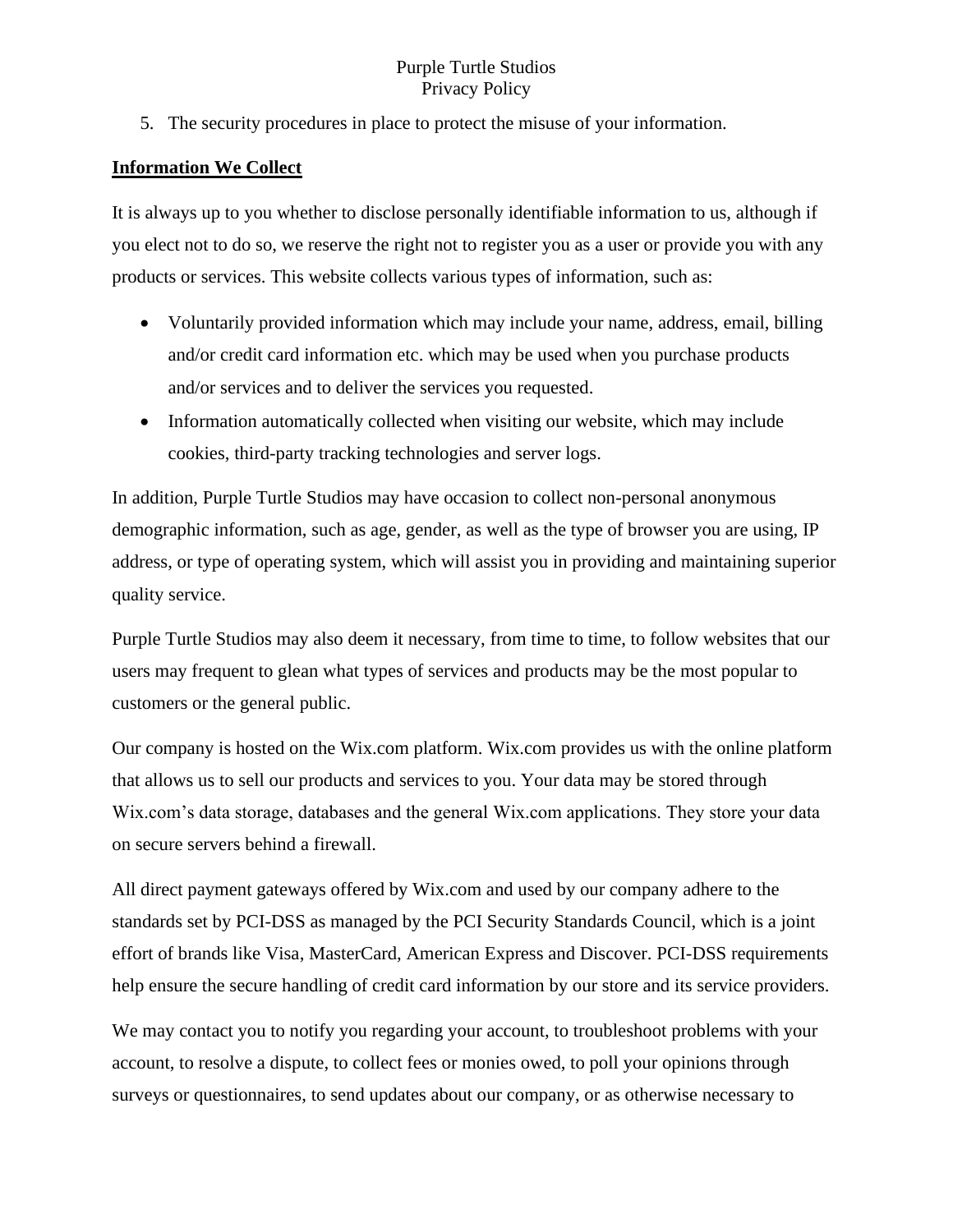contact you to enforce our User Agreement, applicable national laws, and any agreement we may have with you. For these purposes we may contact you via email, telephone, text messages, and postal mail.

Please rest assured that this site will only collect personal information that you knowingly and willingly provide to us by way of its surveys, completed membership forms, and emails. It is the intent of this site to use personal information only for the purpose for which it was requested, and any additional uses specifically provided for on this Policy.

# **Why We Collect Information and For How Long**

We are collecting your data for several reasons:

- To provide and operate the Services;
- To provide our Users with ongoing customer assistance and technical support;
- To be able to contact our Visitors and Users with general or personalized service-related notices and promotional messages;
- To contact you to fill out surveys or participate in other types of market research, when we have your consent to do so.
- To create aggregated statistical data and other aggregated and/or inferred Non-personal Information, which we or our business partners may use to provide and improve our respective services;
- To customize our website according to your online behavior and personal preferences;
- To comply with any applicable laws and regulations.

The data we collect from you will be stored for no longer than necessary. The length of time we retain said information will be determined by the following criteria:

- The length of time your personal information remains relevant;
- The length of time it is reasonable to keep records to demonstrate we have fulfilled our duties and obligations;
- Any limitation periods within which claims might be made;
- Any retention periods prescribed by law or recommended by regulators, professional bodies or associations;
- The type of contract we have with you, the existence of your consent, and our legitimate interest in keeping such information as stated in this Policy.

# **Use of Information Collected**

Purple Turtle Studios does not now, nor will it in the future, sell, rent or lease any of its customer list and/or names to any third parties.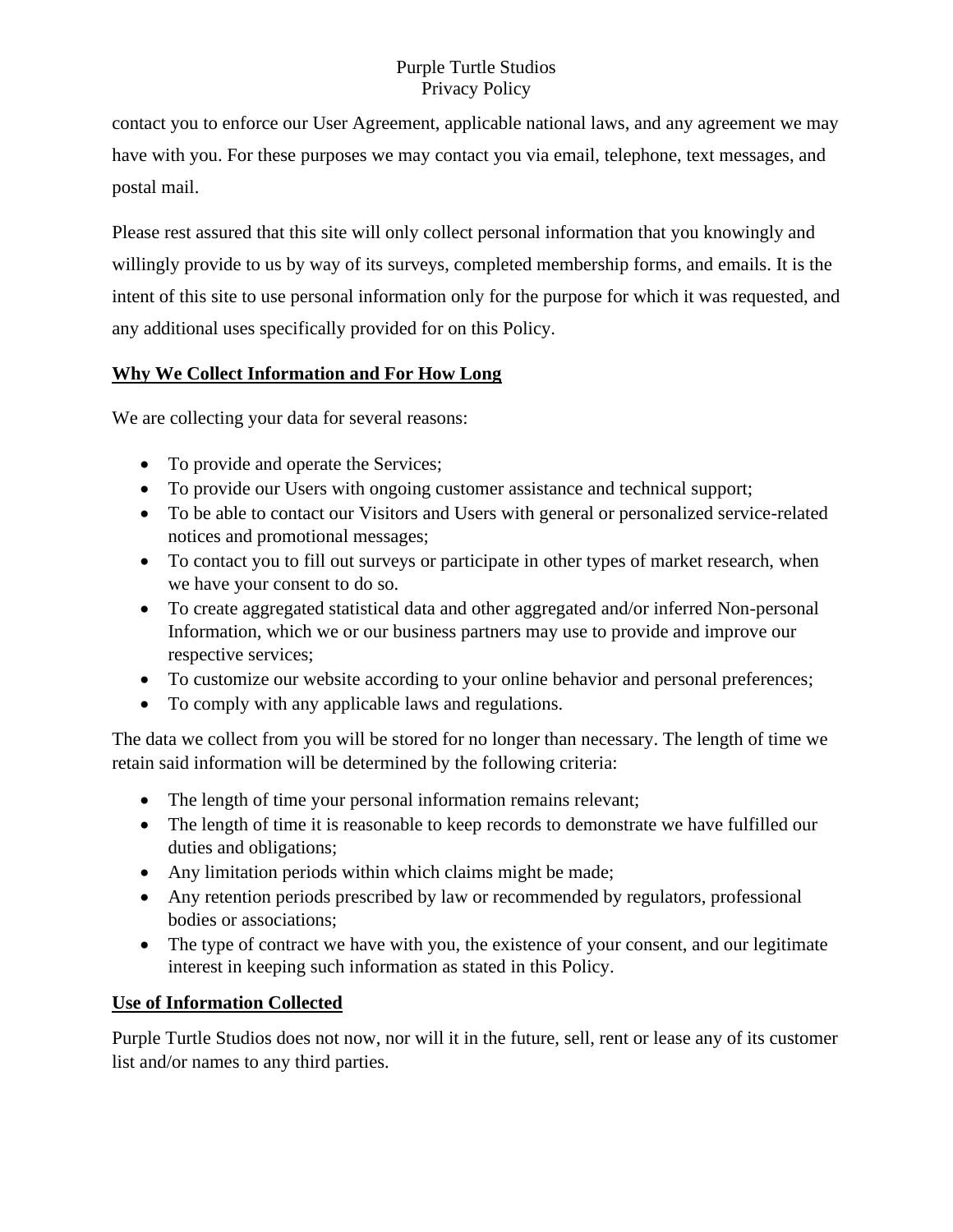Purple Turtle Studios may collect and may make use of personal information to assist in the operation of our website and to ensure delivery of the services you need and request. At times, we might find it necessary to use personally identifiable information as a means to keep you informed of other possible products and/or services that may be available to you from purpleturtlestudiosnm.com

Purple Turtle Studios may also be in contact with you with regards to completing surveys and/or research questionnaires related to your opinion of current or potential future services that may be offered.

### **Disclosure of Information**

Purple Turtle Studios may not use or disclose the information provided by you except under the following circumstances:

- As necessary to provide services or products you have ordered;
- In other ways described by this Policy or to which you have otherwise consented;
- In the aggregate with other information in such a way so that your identity cannot reasonably be determined;
- As required by law, or in response to a subpoena or search warrant;
- To outside auditors who have agreed to keep the information confidential;
- As necessary to enforce the Terms of Service;
- As necessary to maintain, safeguard and preserve all the rights and property of Purple Turtle Studios.

# **Non-Marketing Purposes**

Purple Turtle Studios greatly respects your privacy. We do reserve the right to contact you if needed for non-marketing purposes (such as bug alerts, security breaches, account issues, and/or changes in Purple Turtle Studios products and services). In certain circumstances, we may use our website, newspapers, or other public means to post a notice.

# **Children Under the Age of 13**

Purple Turtle Studios' website is not directed to, and does not knowingly collect personal identifiable information from, children under the age of thirteen (13). If it is determined that such information has been inadvertently collected on anyone under the age of thirteen (13), we shall immediately take the necessary steps to ensure that such information is deleted from our system's database, or in the alternative, that verifiable parental consent is obtained for the use and storage of such information. Anyone under the age of thirteen (13) must seek and obtain parent or guardian permission to use this website.

# **Unsubscribe or Opt-Out**

All users and visitors to our website have the option to discontinue receiving communications from us by way of email. To discontinue or unsubscribe from our website, please send an email to [lisa@purpleturtlestudiosnm.com.](https://d.docs.live.net/3b3216ae2c744166/Documents/lisa@purpleturtlestudiosnm.com) If you wish to unsubscribe for opt-out from any third-party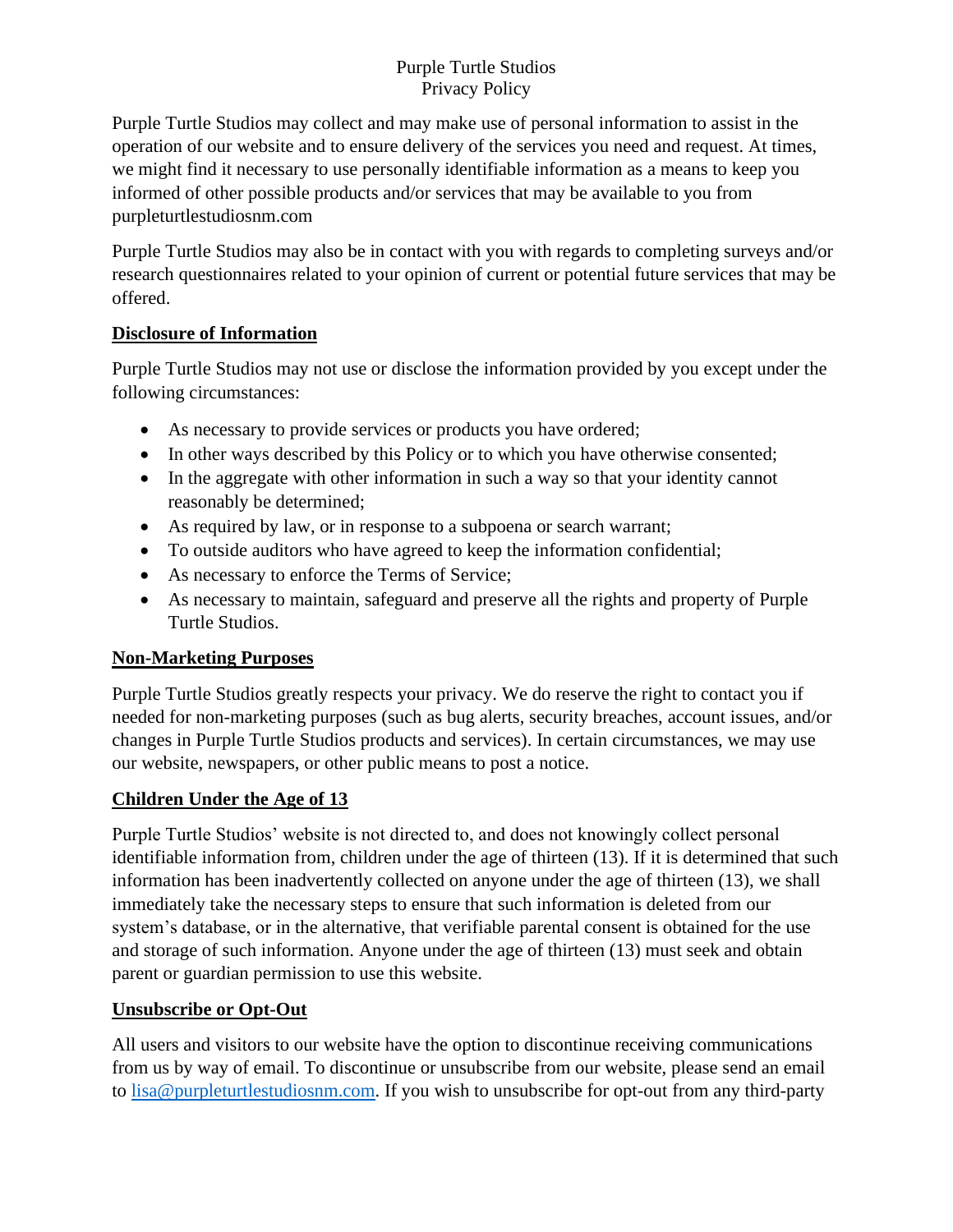websites, you must go to that specific website to unsubscribe or opt-out. Purple Turtle Studios will continue to adhere to this Policy with respect to any personal information previously collected.

### **Links to Other Websites**

Our website does contain links to affiliate and other websites. Purple Turtle Studios does not claim nor accept responsibility for any privacy policies, practices and/or procedures of other such websites. Therefore, we encourage all users and visitors to be aware when they leave our website, and to read the privacy statements of every website that collects personally identifiable information. This Privacy Policy Agreement applies only and solely to the information collected by our website.

Purple Turtle Studios uses various third-party social media features including, but not limited to www.facebook.com/PurpleTurtleStudios and other interactive programs. These may collect your IP address and require cookies to work properly. These services are governed by the privacy policies of the providers and are not within Purple Turtle Studio's control.

### **Notice to European Union Users**

Purple Turtle Studios' operations are located primarily in the United States. If you provide information to us, the information will be transferred out of the European Union (EU) and sent to the United States. (The adequacy decision on the EU-US Privacy became operational on August 1, 2016. This framework protects the fundamental rights of anyone in the EU whose personal data is transferred to the United States for commercial purposes. It allows the free transfer of data to companies that are certified in the US under the Privacy Shield.) By providing personal information to us, you are consenting to its storage and use as described in this Policy.

#### **Security**

Purple Turtle Studios takes precautions to protect your information. When you submit sensitive information via the website, your information is protected both online and offline. Wherever we collect sensitive information (e.g. credit card information), that information is encrypted and transmitted to us in a secure way. You can verify this by looking for a lock icon in the address bar and looking for "https" at the beginning of the address of the webpage.

While we use encryption to protect sensitive information transmitted online, we also protect your information offline. Only employees who need the information to perform a specific job (for example billing or customer service) are granted access to personally identifiable information. The computers and servers in which we store personally identifiable information are kept in a secure environment. This is all done to prevent any loss, misuse, unauthorized access, disclosure or modification of the user's personal information under our control.

The company also uses Secure Socket Layer (SSL) for authentication and private communications to build users' trust and confidence in the internet and website use by providing simple and secure access and communication of credit card and personal information.